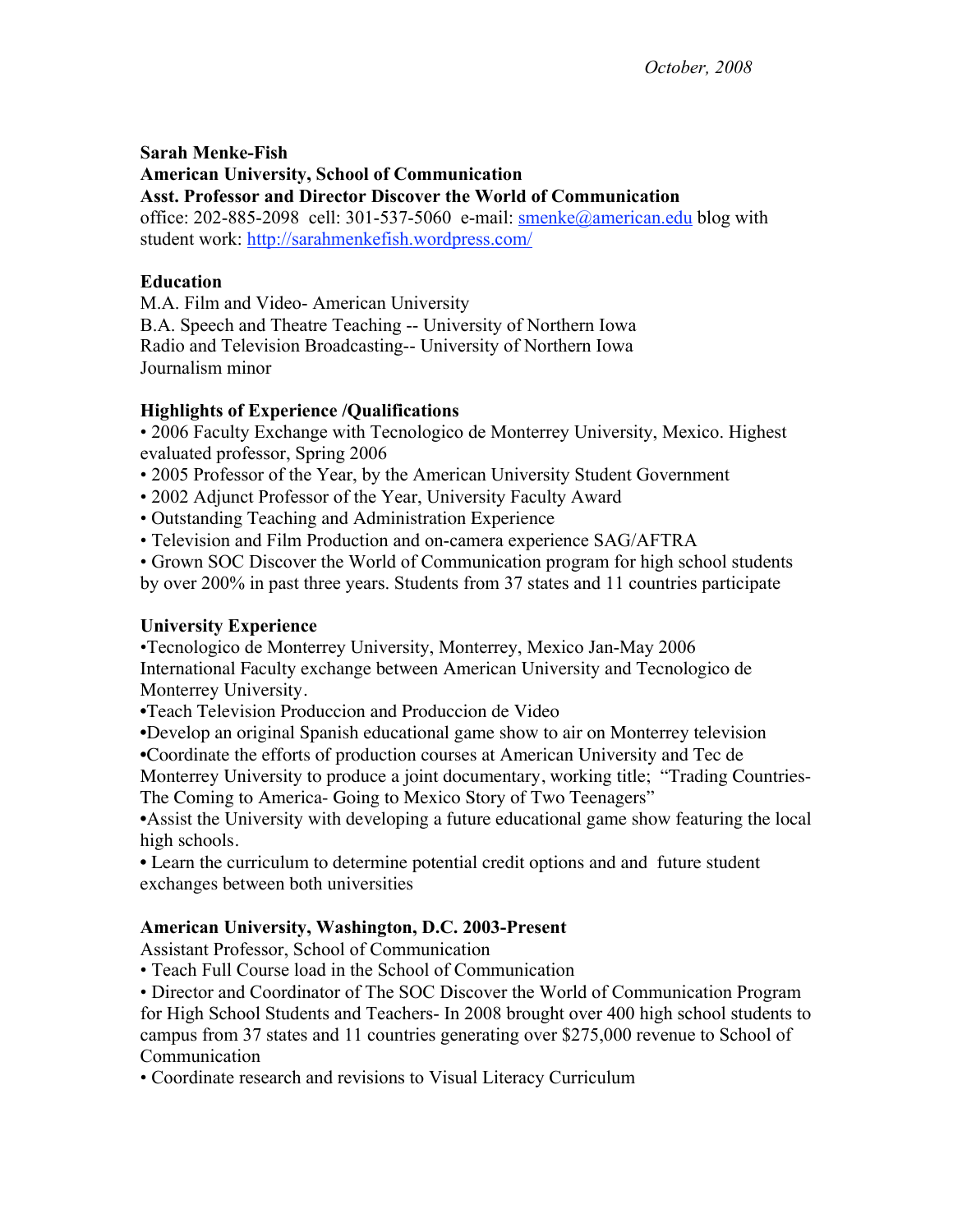• Coordinate additional educational opportunities for AU Honor's Program- D.C. Museum Experiences

•Presenter/Moderator Ann Ferren Teaching Conference, 2003, 2004, 2005

• Coordinate with General Education Program and College Writing Course and SOC Understanding Mass Media Course for Fall 2004

• Coordinate "Student American Forum", student version of American Forum, extension of Understanding Mass Media Course (2003-present)

•Liaison with WRC-TV, The Washington Post, the Newseum, The American Film Institute, and Discovery Communications

•Committees: General Education Committee (2006-present) Center for North American Studies (2004-present) Merit Committee (2004-2007) Honors Committee (2004-08) Development/Alumni Relations Committee (2004-05) University Learning Communities Committee (2007-present)

# **Scholar in Residence, School of Communication 2000-2003**

• Teaching Understanding Mass Media and Visual Literacy

• Present at faculty panel discussion on "Best Teaching Practices"

• Coordinate the AU School of Communication Summer Program for High School Students and Teachers

• Liaison with the Newseum and The American Film Institute

### **Adjunct Professor, School of Communication**

• SOC Teach Graduate and Undergraduate level courses including: Television Studio Production, Directing for Television, On Location Film and Video, Understanding Mass Media.

• School of Communication Summer Institute for High School Students: Teach Script Writing and Video Production.

# **Administrative Experience**

Montgomery County Public Schools, Maryland 2000-2004

Coordinator of Innovative Initiatives-- Signature, Magnet & Highly Gifted Center Programs

• Coordinate the development on an upcounty middle school magnet program

- Consultant on the development of new MCPS high school signature programs
- Teacher Specialist developing and presenting workshops for administration and staff

• Oversee evaluation of the four Highly Gifted Centers by staff from The University of Virginia and Towson State University

•Consult with staff regarding the development of educational television programming for air as well as in the classroom.

# **Secondary Education**

# **Humanities and Communication Magnet Program Coordinator 1993-2000**

• Support and supervise three interdisciplinary teams of teachers for 300 gifted and talented mid-level students participating in a three-year humanities program with special emphasis in integrating television, computers and multi-media into the curriculum.

• Coordinate yearly educational student exchanges to France and Spain.

• Oversee the day to day operation of the program including student, parent, and staff concerns as well as budget, print materials, and communication.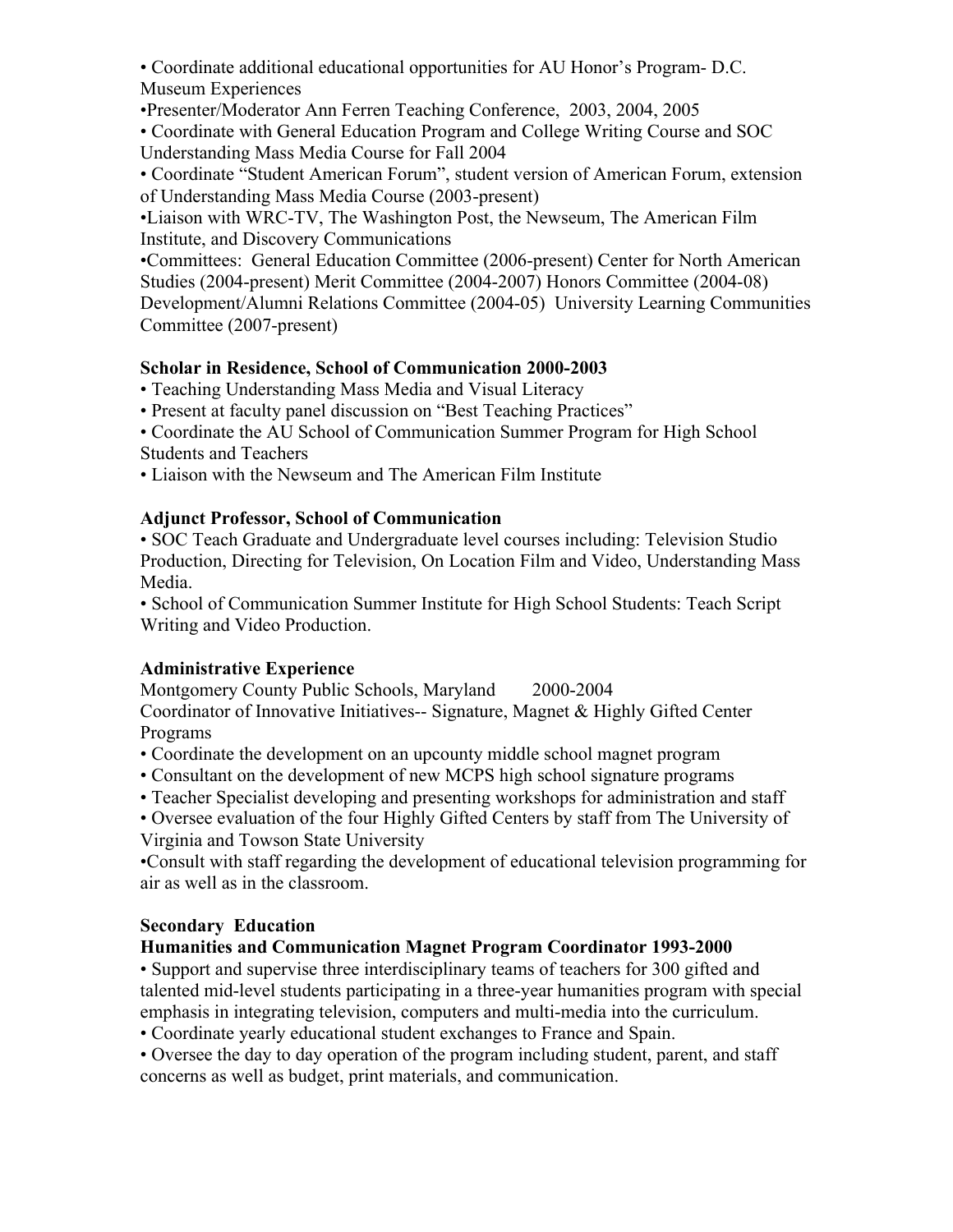• Support and supervise the French Immersion Program & the Spanish Immersion Program.

• Responsible for overseeing the recruitment, screening and selection of the more than 600 students who apply annually to come to the program for the 100 spaces available. Work delicately and timely with parents and school groups regarding the philosophy and practice of magnet programs as well as issues of demographics, race, and gender.

• Support and supervise curriculum dissemination from the magnet program to teams of teachers throughout the US and five countries in Europe.

### **Montgomery County Public Schools, Maryland**

Eastern Middle School: Humanities and Communication Magnet Program Teacher • Develop innovative academic media productions curriculum for 200 gifted and talented seventh and eighth graders.

• Develop an interdisciplinary curriculum that integrates with English, world studies and science curricula.

• Implement and refine a differentiated curriculum to use with gifted and talented, average and special education students.

### **Freelance: Professional Voice and Acting: SAG/AFTRA**

Clients Include:

- Bell Atlantic Corporation American Red Cross U.S. Park Services
- National Catholic Rural Life Association MCI Department of Agriculture
- "Homicide" NBC "Major League II" Major Motion Picture• Disc Jockey KWWL-AM

### **Producing/Directing**

- A Prison Aftercare Ministry Training Video 3 part series distributed nationally Good Listening: A Pathway to Improved Relationships On Becoming a Good Listener Dealing with Substance Abuse
- Teen Tobacco Campaign, "Quit While You're Ahead, PSA
- Teen Pregnancy "Second Hand Smoke" video distributed throughout schools, hospitals, and support groups in Washington Metropolitan Area.
- Immigration

### **Civil Rights Commission, Washington, D.C.**

• Develop Interdisciplinary Curriculum to accompany heritage time lines.

### **National Institute on Drug Abuse, Rockville, MD**

• Executive producer for two nationally distributed student produced documentaries on generating enthusiasm for science, *"Remotely Science*" and drugs and the brain,"*If You Change Your Mind"* 

• Curriculum developer, designer and contractor for nationally distributed students and teacher lessons to support and reinforce concepts in both documentaries, 20,000 videos and two million copies of curriculum developed and currently used nationwide in elementary, middle and high schools.

### **Presentations International, National, State & Metropolitan Area Presentations & Training**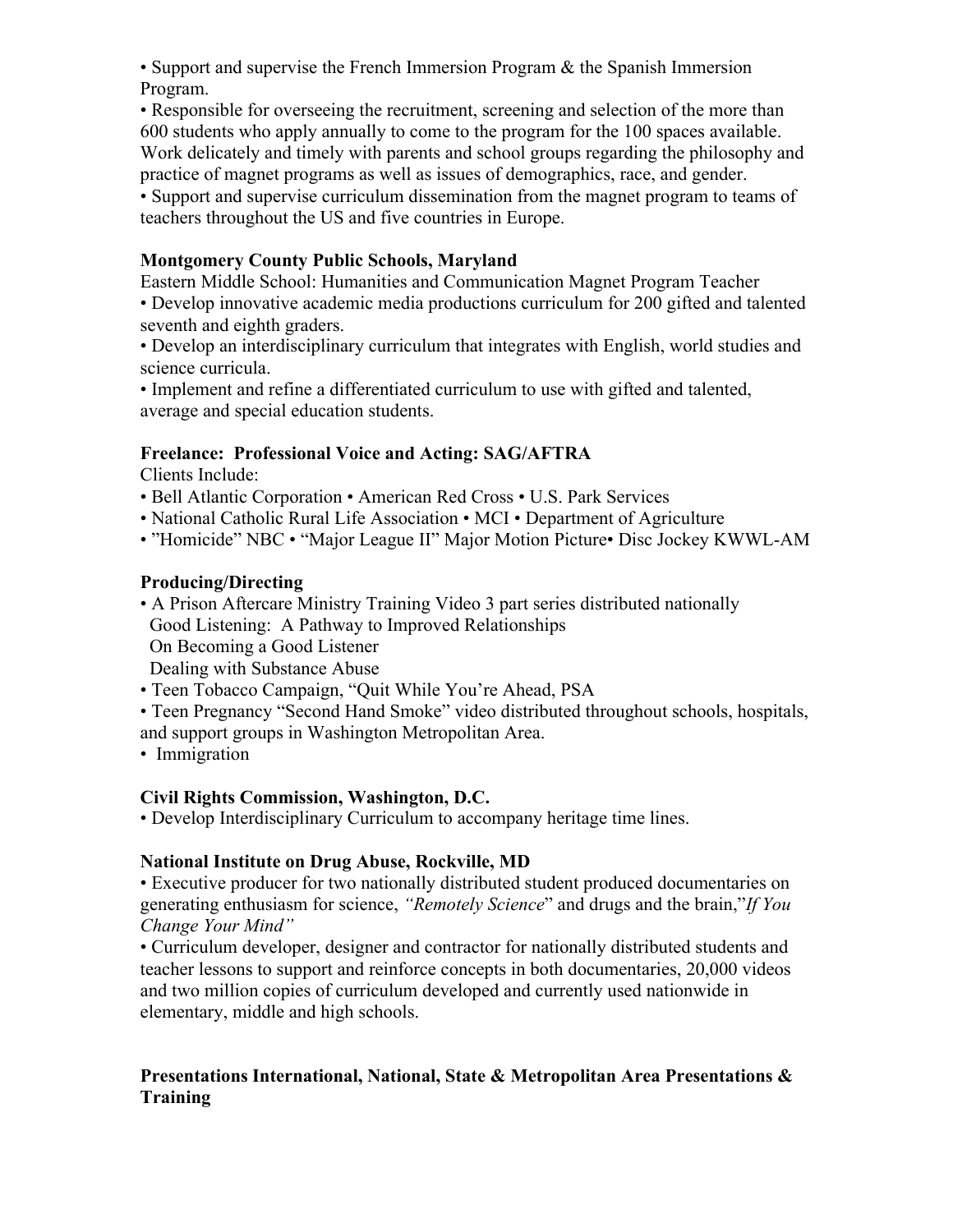•October 2008, American Film Institute Key Speaker for MCPS Environmental Film Fest

•November 2007, Presenter, Universal Forum of Cultures, Monterrey 2007, Mexico

•October, 2007 American Film Institute Key Speaker for MCPS Environmental Film Fest •September, 2007 Interdisciplinary Curriculum Trainer, MCPS

 $\bullet$ January, 2007 Presenter at the the  $18<sup>th</sup>$  Annual Ann Ferren Teaching Conference, American University, "Freshmen Are Different: Who Are They Anyway?"

•March, 2006 Judge of Technologico De Monterrey University Public Speaking Competition, Monterrey, Mexico.

• February, 2005 Visiting Professor Technologico De Monterrey University, Monterrey, Mexico. Taught 10 classes, met with faculty, discussed dual master's degree with Tech and AU.

•January, 2005 Presenter at the  $16<sup>th</sup>$  Annual Ann Ferren Teaching Conference, American University, "Teaching/Learning Outside the Box"

• October, 2004 Presenter at National School Board Association Convention on Technology, Denver, Colorado

•January, 2004 Moderator at the 15h Annual Ann Ferren Teaching Conf, American University

• October, 2003 Presenter at Family Weekend 2003, American University

• March, 2003 Presenter at Montgomery County A&S Principal Meeting "Relevance and Rigor" • January, 2003 Presenter at the 14th Annual Ann Ferren Teaching Conf, American University

• November, 2002 Workshop Presenter at National School Board Association Convention on Technology, Dallas, Texas

• November, 2001 Presenter at National School Board Association Convention on Technology

•October, 2000 Presenter for National Education Association on producing television productions with students as writers, directors, field producers and editors. National School Board Association Convention on Technology and Learning, Denver, Colorado

• November, 1999 Presenter on television production innovation for the classroom at the National School Board Association Convention on Technology and Learning, Dallas, Texas

• October, 1998 Presenter at the National School Board Association Convention on Technology and Learning, Nashville, Tennessee

• October, 1996 Presenter at the National School Board Association Convention on Technology and Learning, Dallas, Texas

• July, 1993 Writer and Motivational Speaker at the kick-off for the Mid-level Colloquium, MCPS

• January, 1993 Training for Montgomery County Public Schools Principals in the design and implementation of interdisciplinary curriculum.

• March, 1992 Presenter and exhibitor at the National Science Teacher's Association Convention, Boston. "Remotely Science", nationally distributed video with emphasis of women in science.

• November, 1991 Presenter and exhibitor at the National Science and Biology Teacher's Convention, Nashville. "If You Change Your Mind" CINE Award winning video.

• August, 1991 Training for staff at Chambersburg Middle School in the design and implementation of interdisciplinary curriculum.

• March, 1991 Presenter at the National Administration Supervision and Curriculum Development convention, San Francisco. "Quality Communication: The Challenge of the  $90^\circ$ s."